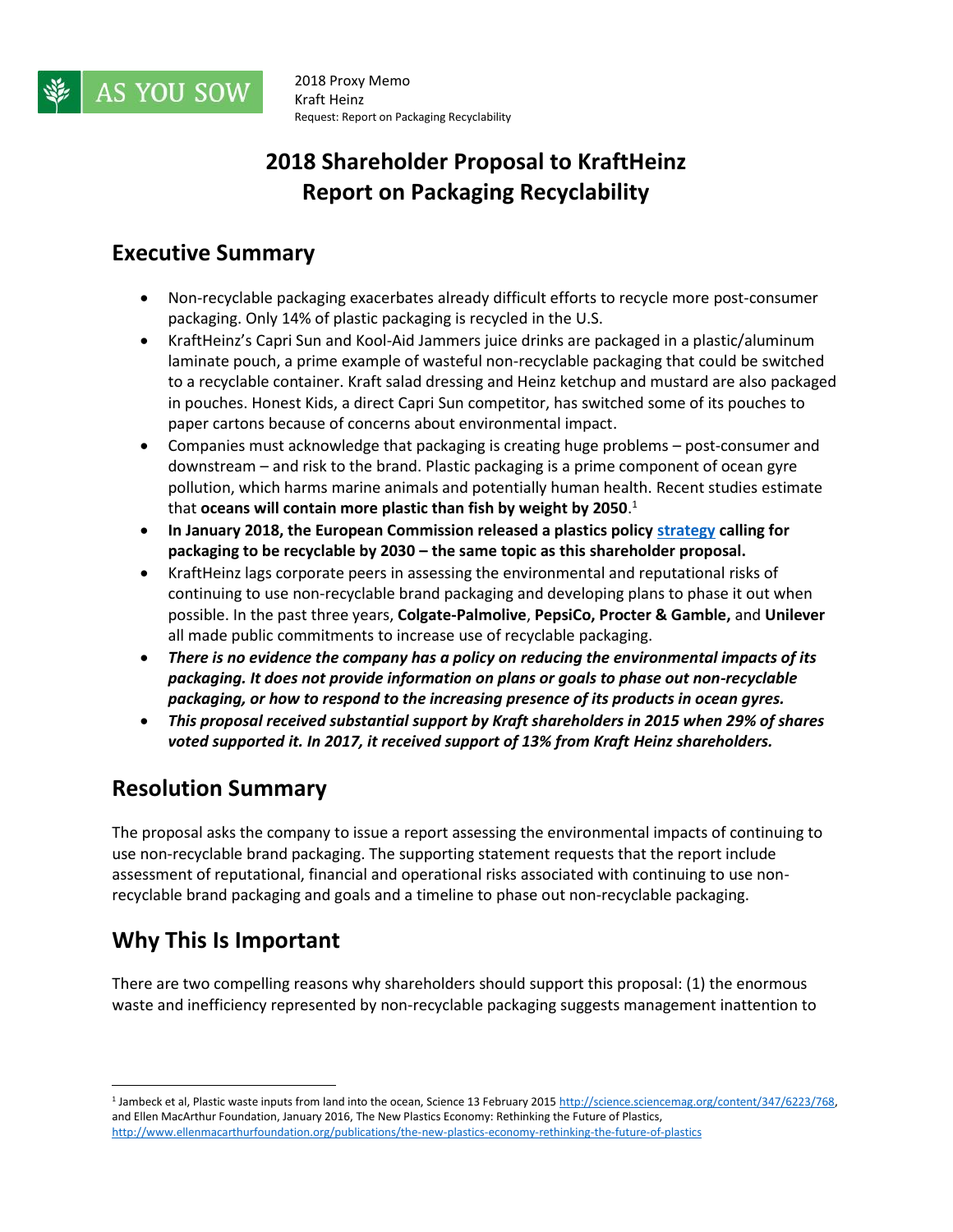

design for sustainability, and (2) lack of recognition by management of growing scientific data linking plastic packaging to threats to marine animals and potentially to human health.

Americans throw away more materials than any other country – 4 pounds per person per day. Paper and packaging materials comprise the largest category of municipal solid waste at about 44%<sup>2</sup>. Barely half of these materials are recovered for recycling, but recovery rates for the fastest growing packaging materials—plastics—are especially low at just 14%<sup>3</sup>. As the U.S. struggles to recycle more packaging, the effort is compounded by companies like KraftHeinz that are unnecessarily placing non-recyclable packaging onto the market when readily available recyclable alternatives exist.

### **Capri Sun**

KraftHeinz's leading brand Capri Sun has been sold for more than 30 years in the U.S. market and is packaged in a laminate and foil pouch that cannot be recycled into new pouches and is rarely collected for recovery. The company does not disclose unit-based sales but we estimate that 1.6 billion juice pouches are sold annual in the U.S. and that 98% of these are landfilled<sup>4</sup>.

Likely thousands of tons of aluminum that could be recovered in a non-hybrid product like an aluminum can lie buried as discarded Capri Sun pouches in landfills. *If all Capri Sun pouches discarded annually in the U.S. were laid end to end, they would circle the earth nearly five times; they would also entirely cover the land area of both California and Texas.* 

Capri-Sun could easily be dispensed in recyclable PET plastic or glass bottles, or aluminum cans as are Minute Maid, Juicy Juice, Tropicana and other juice drink brands. These materials are routinely accepted in most curbside recycling systems. HonestTea, a Coca-Cola brand which markets an Honest Kids children's juice product in direct competition with Capri Sun, has shifted about 40% of its product away from pouches to more recyclable aseptic cartons.<sup>5</sup> Using non-recyclable packaging when recyclable alternatives are available wastes enormous amounts of valuable resources.

### **Designed to be Waste**

 $\overline{a}$ 

Designing packaging for sustainability should provide for materials to be recycled whenever possible. William McDonough, a leading sustainability architect and green design advisor calls pouch packaging a "monstrous hybrid" designed to end up in either a landfill or incinerator. "It's so immensely curious how stupid modern packaging is, and it's getting worse… I see packaging awards being given to these pouches as more efficient containers of, say, a cereal...it's wrapped in seven plastics with undefined inks and metallized polymers. It doesn't have a recycling symbol on it because you could never recycle it...And yet it's being put forward as a more efficient package.<sup>6</sup> "

<sup>2</sup> *Unfinished Business: The Case for Extended Producer Responsibility for Post-Consumer Packaging, As You Sow, 2012, http://www.asyousow.org/sustainability/eprreport.shtml*

<sup>&</sup>lt;sup>3</sup> US EPA 2012 Municipal Solid Waste Report[, http://www.epa.gov/waste/nonhaz/municipal/pubs/2012\\_msw\\_fs.pdf](http://www.epa.gov/waste/nonhaz/municipal/pubs/2012_msw_fs.pdf)

<sup>4</sup> An estimated 225 million pouches of various brands have been collected for recovery via a Terracycle mail-back program over the last five years. It is unknown how many pouches were Capri Sun brands; even if they were all Kraft products, the collection figure is less than 2% of annual sales.

<sup>5</sup> *Waste and Opportunity 2015: Environmental Progress and Challenges in Food, Beverage, and Consumer Goods Packaging,* As You Sow, [http://www.asyousow.org/ays\\_report/waste-and-opportunity-2015/](http://www.asyousow.org/ays_report/waste-and-opportunity-2015/)

 $6$  http://www.greenbiz.com/blog/2013/11/14/mcdonough-conversations-joy-and-cereal-boxes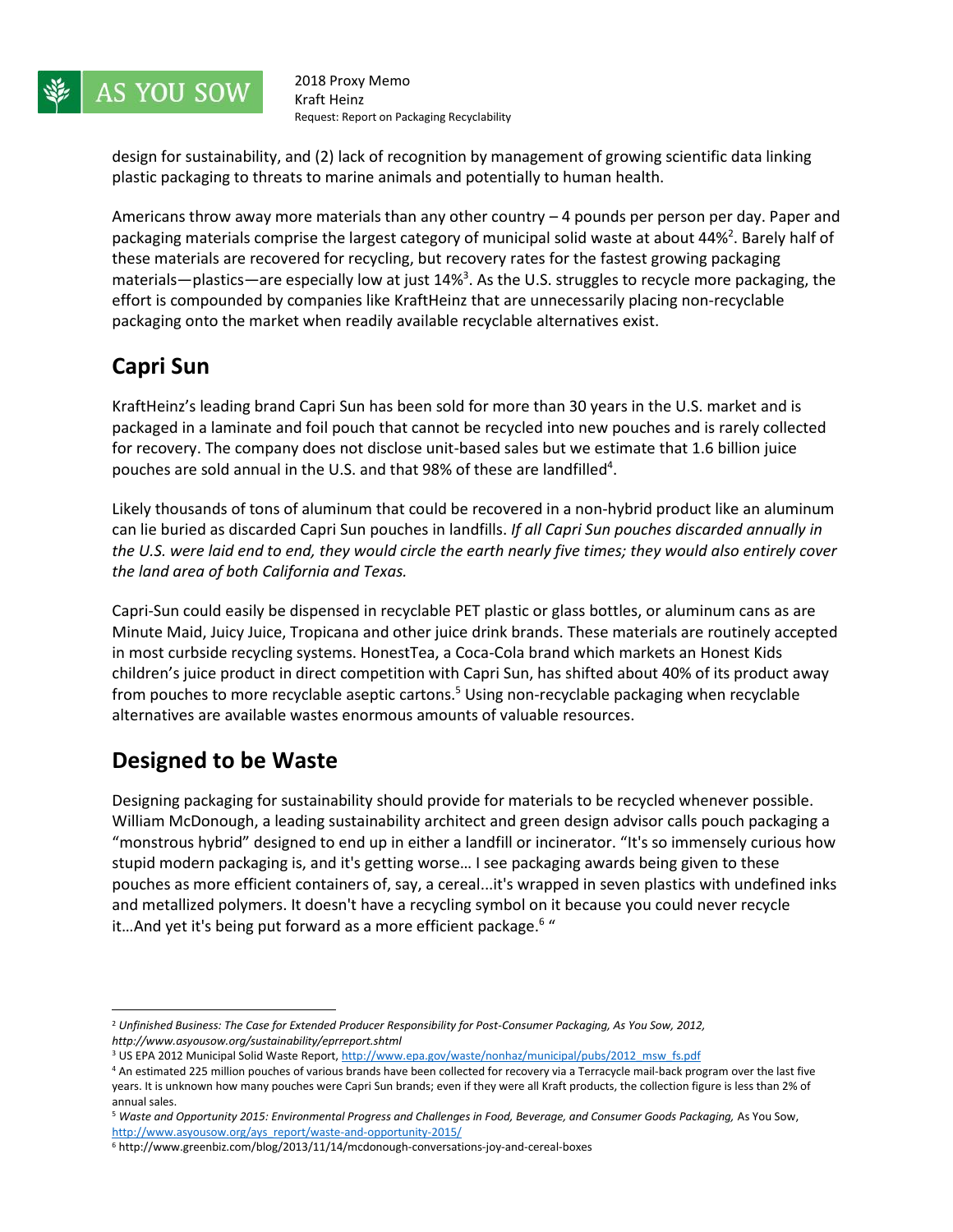

A January 2017 report from Ellen MacArthur Foundation, endorsed by the CEOs of Coca-Cola, Danone, Mars, PepsiCo and Procter & Gamble, among others, calls for a priority focus on finding recyclable alternatives to unrecyclable multi-material laminates like the Capri Sun pouch.<sup>7</sup>

Many companies use life cycle assessment (LCA) to guide them on packaging sustainability but have mostly focused on product light weighting, materials use reduction and eliminating manufacturing waste. In many cases, these goals were easy to achieve because using lighter and fewer materials saved money. But these efforts have failed to adequately factor post-consumer impacts that represent lost revenue from billions of dollars of wasted commodities and potential risk from ocean pollution from degraded plastics. LCAs often don't include good data on the persistence or accumulation of plastics in the environment post-consumer, as the science in this area is still evolving. As a result it's not clear assessments can yet adequately assess risk if these materials end up in oceans, and cause harm to birds and fish.

The nation's largest waste hauler, Waste Management Inc., says reliance on LCA "often leads to decisions made at the expense of recyclability. Great designs that are sustainable on many fronts are beginning to push low value and the materials are hard to capture into the recycling marketplace," said Tom Carpenter, Director of Waste Management Sustainability Services. "On the back end, you are left with bales of unwanted materials or mixed residues destined for landfill. As the value of materials continue to degrade and hybrid products [i.e. pouches] increase, it is becoming harder to justify new technologies to effectively capture the ever evolving packages."<sup>8</sup>

Even packaging manufacturers are conceding they have focused too much on reducing carbon footprint and failed to take a sufficiently broad view including end of life fate and impact. John Baumann, CEO of Ampac, a major supplier of flexible packaging, said the industry needs to move from a narrow view of sustainable packaging based primarily on carbon footprint to a more holistic view looking at all inputs and outputs, including recyclability<sup>9</sup>.

From a market perspective, both company management and shareholders should be concerned that billions of dollars of valuable materials are being wasted. One assessment concludes that \$8 billion of recyclable plastics are waste annually in the  $U.S.<sup>10</sup>$ 

#### **The Ocean Pollution Threat**

A second compelling reason to support the proposal is management's failure to recognize or deal with growing evidence that plastic packaging contributes significantly to pollution of the world's oceans and its risk to the KraftHeinz brand. Plastic packaging clogs waterways, damages marine ecosystems, and impairs the marine food web. Management needs to acknowledge that its packaging is creating significant global pollution problems downstream.

Huge gyres of swirling plastic particles have been identified in five ocean areas (North and South Pacific, North and South Atlantic, Indian). Researchers estimate that 150 million tons of plastics circulate in the

 $\overline{a}$ 

<sup>7</sup> https://newplasticseconomy.org/

<sup>8</sup> <http://www.sustainability-in-packaging.com/waste-management-tom-carpenter.aspx>

<sup>9</sup> Sustainability in Packaging conference, Orlando, FL, March 6, 2014

<sup>10</sup> http://www.asyousow.org/ays\_report/unfinished-business-the-case-for-extended-producer-responsibility-for-post-consumer-packaging/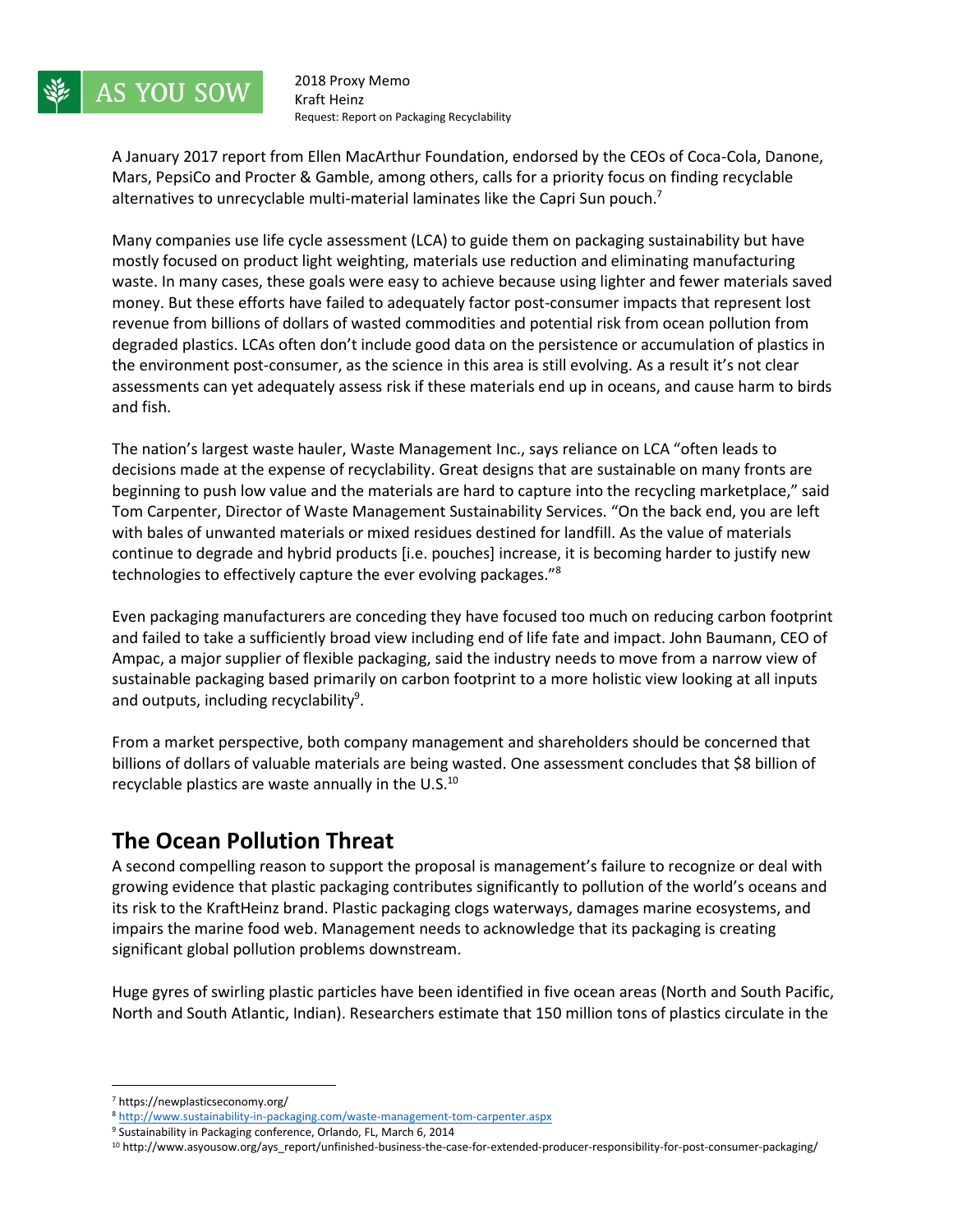

gyres, spread across about 16 million square kilometers of ocean surface—about the size of the U.S. and Australia combined.

The U.S. Environmental Protection Agency says degraded plastics in these ocean gyres pose threats to marine animals, <sup>11</sup> and potentially to human health. <sup>12</sup> **Food and beverage packaging and containers are**  among the top 5 items found on beaches and coastlines<sup>13</sup>. Non-recyclable packaging is more likely to be littered than recyclable packaging<sup>14</sup>. As these materials slowly degrade in the ocean, they break down into small indigestible particles that birds and marine mammals mistake for food. Ingestion of plastics results in a range of threats to marine species, including starvation, malnutrition, intestinal blockage and intake of toxins.

Recent research indicates these particles absorb potent toxics such as polychlorinated biphenyls and dioxins from water or sediment and transfer them into the marine food web. Studies are starting to point towards larger, long-term impacts of toxic pollutants absorbed, transported, and consumed by fish and other marine life, with potential to affect human health.

A 2015 study published in the journal *Science* concluded the oceans are loading with plastics far faster than previously thought, with 8 million tons—equivalent to one garbage truck every minute—being added annually. **At that rate, without significant mitigation, by 2050 plastic could exceed fish by weight.** A recent Ocean Conservancy report concludes that poorly designed waste management systems, not just beach litter, sewage, or blowing plastic, contribute substantially to ocean plastic, particularly in developing markets. 15

An assessment of marine debris by a panel of the Global Environment Facility of the UN Environment Program concluded that an underlying cause of debris entering oceans is unsustainable production and consumption patterns including **"design and marketing of products internationally without appropriate regard to their environmental fate or ability to be recycled in the locations where**  sold...<sup>[emphasis added]<sup>16</sup></sup>

Va*luing Plastics: The Business Case for Measuring, Managing and Disclosing Plastic Use in the Consumer Goods Industry,* a 2014 UN Environment Program report, presented the first cost estimates associated with corporations' use of plastic interms ofdamage tothe environment. The reportfound that the overall natural capital cost of plastic use in the consumer goods sector each year is US\$75 billion; financialimpacts result from issues such as pollution of the marine environment or air pollution caused by incinerating plastic. It said better management of plastic could save consumer goods companies \$4 billion a year  $17$ 

 $\overline{a}$ 

<http://www.thegef.org/gef/sites/thegef.org/files/publication/STAP%20MarineDebris%20-%20website.pdf>

<sup>11</sup> http://water.epa.gov/type/oceb/marinedebris/md\_impacts.cfm

<sup>12</sup> <http://www.epa.gov/region9/marine-debris/faq.html>

<sup>13</sup> <http://www.oceanconservancy.org/our-work/marine-debris/check-out-our-latest-trash.html>

<sup>14</sup>*Littering Behavior in America*, Keep America Beautiful, <http://www.kab.org/site/PageServer?pagename=LitterResearch2009>

<sup>&</sup>lt;sup>15</sup> Ocean Conservancy, 2015, Stemming the Tide: Land based strategies for a plastic-free ocean[, http://www.oceanconservancy.org/our](http://www.oceanconservancy.org/our-work/marine-debris/mckinsey-report-files/full-report-stemming-the.pdf)[work/marine-debris/mckinsey-report-files/full-report-stemming-the.pdf](http://www.oceanconservancy.org/our-work/marine-debris/mckinsey-report-files/full-report-stemming-the.pdf)

<sup>16</sup> Scientific and Technical Advisory Panel, *Marine Debris as a Global Environmental Problem: Introducing a solutions based framework focused on plastic*, November 2011, p.3.

<sup>&</sup>lt;sup>17</sup> UNEP, 2014, Valuing Plastics: The Business Case for Measuring, Managing and Disclosing Plastic Use in the Consumer Goods Industry <http://www.unep.org/pdf/ValuingPlastic>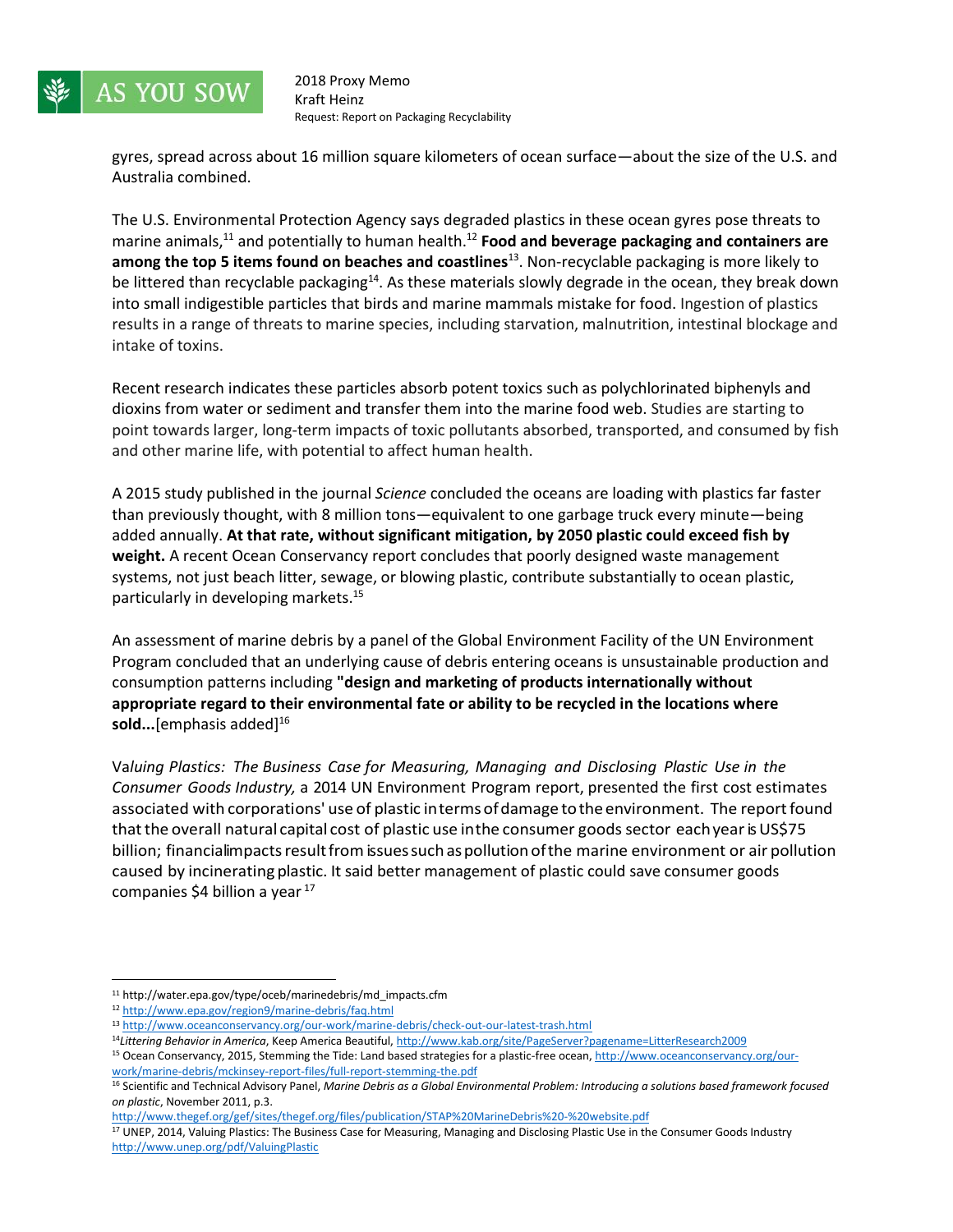

Environmental groups are conducting brand [audits](https://www.treehugger.com/corporate-responsibility/beach-audit-philippines-reveals-nestle-and-unilever-are-worst-offenders-plastic-waste.html) publicizing the volumes of specific brand packaging found in waterways. This represents a risk to KraftHeinz brands, especially with no management plan for making non-recyclable plastic packaging recyclable.

#### **Governments are moving to restrict and ban plastic packaging**

Governments have begun to restrict and ban plastic packaging. 10 countries have banned some form of plastic packaging. More than 70 ordinances covering 100 jurisdictions in California have banned plastic bags<sup>18</sup>. 78 ordinances have been adopted bans on polystyrene foam take out packaging.<sup>19</sup> Foam crumbles easily and is often found in the digestive tracts of marine animals.

In December 2017, nearly 200 countries at a UN Environment assembly [called](https://www.reuters.com/article/us-environment-un-pollution/nearly-200-nations-promise-to-stop-ocean-plastic-waste-idUSKBN1E02F7?feedType=RSS&feedName=environmentNews) in a resolution for an end to plastic pollution, a possible precursor to a global plastics treaty. **In January 2018, the European Commission released a plastics policy [strategy](http://europa.eu/rapid/press-release_IP-18-5_en.htm) calling for plastic packaging to be recyclable by 2030, addressing the same topic as this proposal.**

Also in January 2018, UK retailer Iceland has become the first major retailer to commit to eliminate plastic [packaging](https://www.telegraph.co.uk/politics/2018/01/11/theresa-may-pressure-introduce-plastic-bottle-deposit-scheme/) for all own brand products within five years to help end what it called "scourge" of plastic pollution.

#### **KraftHeinz lags peers on packaging recyclability policy**

In 2012, As You Sow withdrew a proposal to **Colgate-Palmolive** after the company agreed to ensure that as much of its post-consumer packaging as possible is recyclable, and to develop and disclose goals in support of this commitment. In 2014, the company publicl[y agreed](https://archive.asyousow.org/wp-content/uploads/2014/04/20140417-release-colgate_commits_to_100_percent_recyclable_packaging_by_2020.pdf) to make 100 percent of packaging for three offour product categories completely recyclable by 2020. It is also working toward developing a recyclable toothpaste tube or package, in order to include its fourth product category in this commitment.

Procter & Gamble soon followed with [a commitment](https://archive.asyousow.org/wp-content/uploads/2014/10/20141021-release-shareholders_representing_35bn_press_procter_and_gamble_for_recyclable_packaging.pdf) to make 90 percent of its packaging recyclable by 2020 following filing of a shareholder proposal on the topic by As You Sow. In January 2017, Unilever set a [goal](https://archive.asyousow.org/wp-content/uploads/2017/01/Release-20160119-Unilever-Packaging.pdf) to make all its plastic packaging recyclable, reusable or compostable by 2025. Unilever says its policy is to "make it easier for consumers to recycle our packaging by using materials that best fit the end-of-life treatment facilities available in their countries." KraftHeinz does not have such a stated policy.<sup>20</sup>

#### **Response to company statement in opposition**

As in the past, the company's statement in response to our proposal essentially ignores it. The statement is a three-page advertisement for the company's overall corporate social responsibility efforts. Less than 10% of the 1700 word response actually discusses packaging, and the one bullet point that does discusses it does not address the topic of this proposal -- assessing the environmental impacts of continuing to use non-recyclable brand packaging.

 $\overline{a}$ 

<sup>18</sup> http://www.cleanwateraction.org/ca/rethinkdisposable/banthebag

<sup>19</sup> <http://www.cleanwateraction.org/ca/rethinkdisposable/phaseoutfoam>

<sup>20</sup> <http://www.unilever.com/sustainable-living/wasteandpackaging/reduce-reuse-recycle>